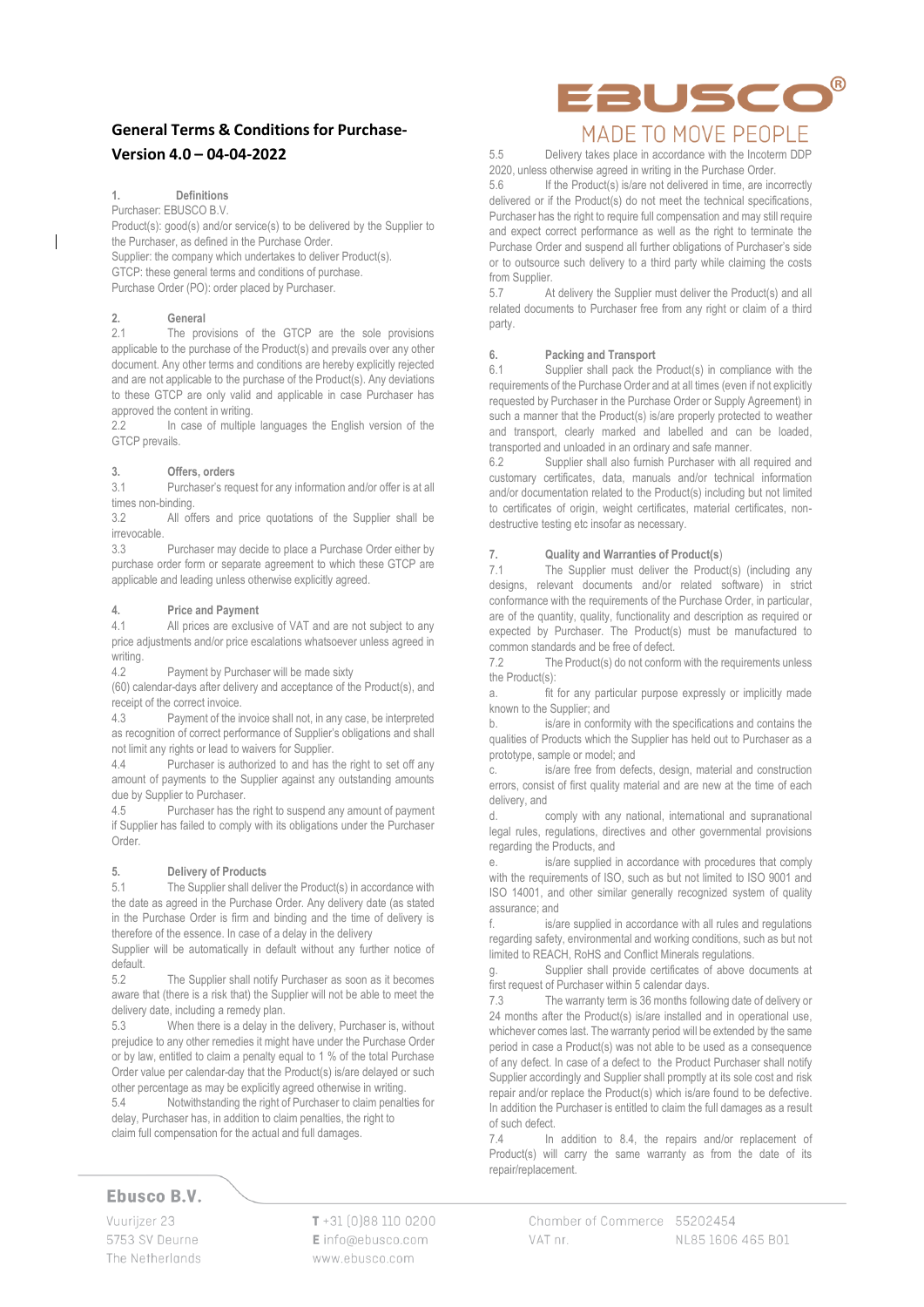## **General Terms & Conditions for Purchase-Version 4.0 – 04-04-2022**

7.5 To the extent applicable the warranty set out above shall not apply when the Supplier proves that the defectiveness or the imperfection of the Product(s) is the result of ordinary wear and tear, incorrect assembly, fitting and/or wrong maintenance or use of the Product(s).

#### **8. Transfer of title of ownership and risk**

8.1 The risk and title of ownership of the Product(s) shall transfer from Supplier to Purchaser at the moment of delivery (delivery Incoterm) as agreed by parties in the Purchase Order. Transfer of risk does not mean that the Product(s) have been accepted. Acceptance will be done in accordance with provision 9 of the GTCP.

# **9. Acceptance**

An acknowledgement or signed receipt by Purchaser's employees and/or any third party (such as transport) on behalf of Purchaser will only be interpreted as an acceptance of physical receipt of the Product(s) and will in no event be deemed to be a waiver of any rights of Purchaser to enforce rights under these GTCP, Purchases Order at any future time or times.

#### **10. Continuity of supply of Products**

10.1 The Supplier warrants that it will supply the Product(s) (and/or spare parts to such) for a period of at least the following years after the last delivery of the Product(s):

- a. Product(s): 10 years
- b. Spare parts: 15 years

10.2 The Supplier shall, prior to discontinuity of the supply of Product(s) send Purchaser a clear notice of the certain Product(s) and/or spare parts which will be discontinued and will give the Purchaser an opportunity to make a last Purchase Order (to bring stock or consignment to a level that the Purchaser considers adequate for its business).

#### **11. Breach of contract**

11.1 If the Supplier fails to perform any of its obligations under the Purchase Order, Purchaser is, without prejudice to any other rights under the GTCP and/or law, entitled to:

a. declare the Purchase Order and/or the Supply Agreement dissolved, wholly or partially; or

b. terminate the Purchase Order by giving a notice of termination against a date determined by Purchaser; or

c. have the Supplier remedy any lack of conformity of the Products by repairing, modifying and/or replacing these Product(s) within a period requested by Purchaser; or

d. repair or modify the Product(s) by Purchaser itself or have the Product(s) repaired or modified by a third party to remedy any lack of conformity at the expense of the Supplier; and e. claim damages.

## **12. Liability/Indemnification**

12.1 The Supplier will fully indemnify and hold Purchaser harmless from and against any and all damages (including lawyers' fees and other expenses with respect to legal defence) suffered or incurred by Purchaser in connection with or arising out of the supply (or use) of the Product(s) by Purchaser or by the customers of Purchaser.<br>12.2. The Supplier shall conclude and maintain an

 $\overrightarrow{1}$ . The Supplier shall conclude and maintain an adequate insurance against liability claims by Purchaser.

12.3 Where Supplier is liable in accordance with the relevant governing law or, a relevant part of the Agreement, Supplier shall have an obligation to compensate Purchaser for direct and indirect damages including but not limited to loss of profits, loss of business reputation, punitive and exemplary damages, or any similar damages arising or resulting from or relating to this Agreement.

## Ebusco B.V.

Vuurijzer 23 5753 SV Deurne The Netherlands  $T + 31$  [0]88 110 0200 Einfo@ebusco.com www.ebusco.com



## **13. Force majeure**

Neither party shall be liable for the non and/or late performance of any of its obligations where such were causes by force majeure.<br>13.2

Force majeure shall mean any unforeseen and uncontrollable act or occurrence which has the effect of preventing a party from performing its obligations. These acts or occurrences of force majeure are blockages, earthquakes, fires, floods or other acts of God, but shall (for the avoidance of doubt) exclude strikes, lockouts, unavailability and/or under capacity of Supplier or its sub-suppliers for whatever reason.<br> $13.3$  ln the

In the event a party experiences a force majeure event, it shall immediately when becoming aware of such occurrence, notify the other party in writing including a detailed description, possible duration and effect of the force majeure. It shall further minimize the negative effects of the force majeure.

#### **14. Termination and/or cancellation**

14.1 (for convenience) the Purchaser may cancel the Purchase Order for convenience, taking into account a notice period of one month. In such event, Supplier shall be compensated for all reasonable costs made (subject to substantiation of such costs) for the portion already delivered and accepted by Purchaser prior to the date of cancellation.

14.2 (for default) Purchaser may terminate the Purchase Order and/or the Supply Agreement immediately, without any compensation towards Supplier, in the case:

a. Supplier is filed under a bankruptcy act or Purchaser has reason to believe Supplier will be filed under such or if there is an assignment for the benefit of creditors;

b. Supplier fails to perform or breaches obligations under the GTCP, Purchase Order, and Supplier has not followed up the notice of Purchaser;

#### **15. Intellectual Property**

15.1 The Supplier represents and warrants that the Product(s) (and the use of such by Purchaser and/or customers of Purchaser) will not in any way infringe or contribute to the infringement of any third parties patent, design, trademark, copyrights and/or any other form of intellectual property rights, whether registered or not and the Purchaser shall have a free and perpetual license to use any IP related to the Product(s).

15.2 Purchaser will at all times remain and be the sole owner of any copyrights on the specifications and/or any other technical data it has made available to the Supplier.<br>15.3 Purchaser may make a

Purchaser may make available to Supplier for the execution of the Purchase Order documentation which Supplier may need to use for the sole purpose and the duration of the production of the Product(s). Supplier is explicitly not entitled to exploit such documentation/information in any other way or to make them available or to disclose them to any third party without the prior consent of Purchaser.

15.4 Purchaser shall, if it has contributed to the relevant research and development process, acquire the exclusive intellectual property rights that may be generated in the course of the performance of the Purchase Order. The Supplier will promptly inform Purchaser of any model, procedure or activity which may be eligible for protection under intellectual property law and undertakes to make available to Purchaser all information and data necessary to file a request for the registration of the relevant intellectual property rights. For the avoidance of any doubt, Purchaser will in any case be deemed to have contributed in the research and development process when it has made available to Supplier any technical know-how, specific R&D budgets and/or test facilities.